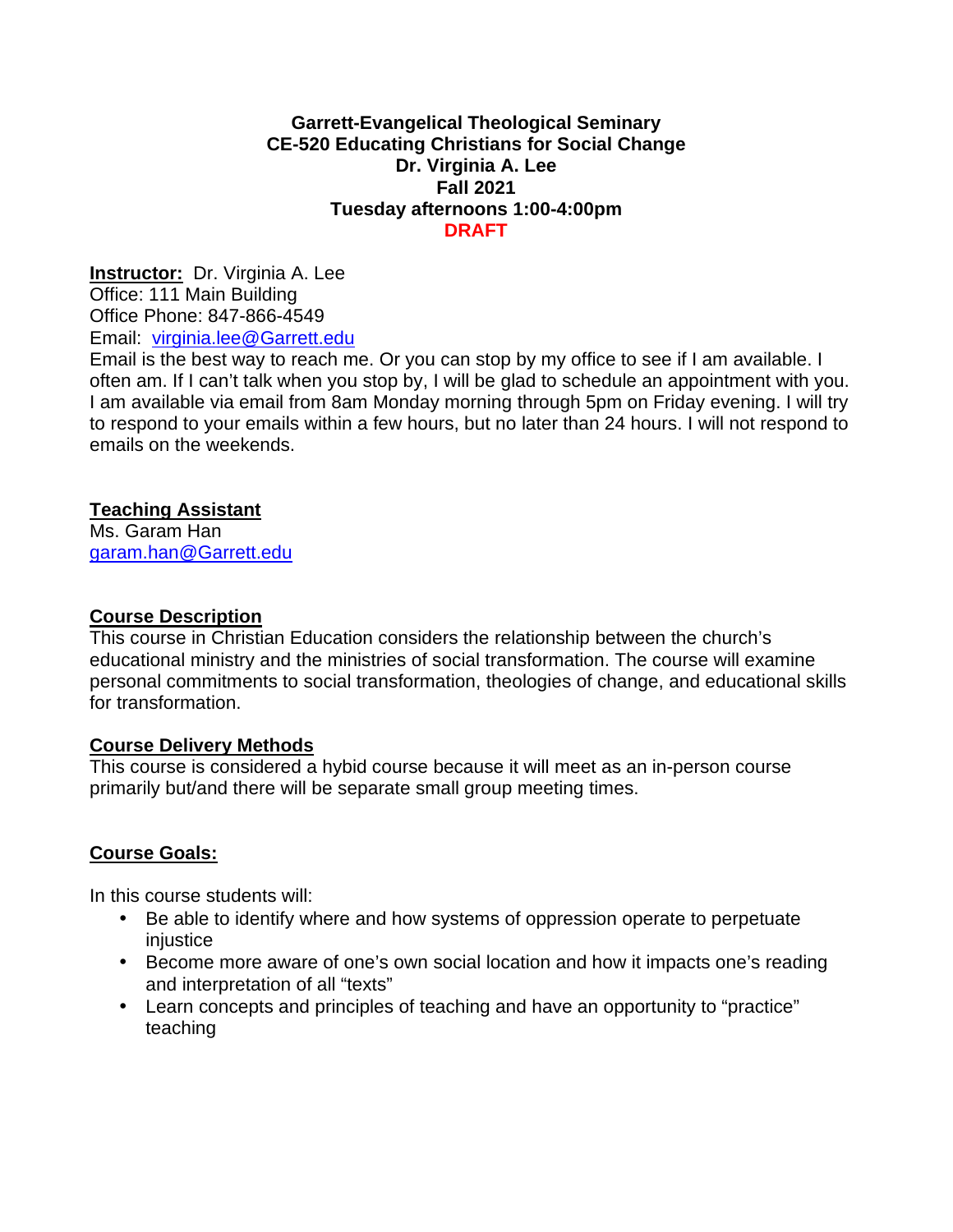### **Course Outcomes:**

At the end of this courses, students will be able to:

- Lead/Educate for social justice using one or more particular learning tasks
- Understand what makes a good learning environment, be able to write a complete and detailed lesson plan, and successfully teach from it
- Locate, identify and name their social location, especially as it relates to race, and recognize how it influences the way they interpret texts and how they teach

### **Required Texts**

### **Learning as a Way of Leading: Lessons from the Struggle for Social Justice**

Stephen Preskill and Stephen D. Brookfield

Jossey-Bass; 1st edition (November 17, 2008)

ISBN-13: 978-0787978075

New at Amazon \$43.00 but there were used copies listed in the \$21-\$25 range (Please buy the lowest cost version. I don't think there is an e-book. I used this book for several years, so there may be students willing to sell their copy)

### **From Lament To Advocacy: Black Religious Education and Public Ministry**

Anne Streaty Wimberly, Nathaniel D. West, and Annie Lockhart-Gilroy, General Editors Publisher: Wesley's Foundery Books (March 27, 2020) ISBN-13: 978-1945935749 New at Amazon \$32.73 (Please buy the lowest cost version. I don't think there is an e-book. I used this book last year, so there may be students willing to sell their copy)

# **The Purpose Gap: Empowering Communities of Color to Find Meaning and Thrive**

Patrick B. Reyes Publisher: Westminster John Knox Press (March 16, 2021) ISBN-13: 978-0664266707 Amazon \$23 paperback; \$9 Kindle

### **Anchored in the Current: Discovering Howard Thurman as Educator, Activist, Guide, and Prophet**

Gregory C. Ellison II Publisher: Westminster John Knox Press (October 13, 2020) ISBN-13: 978-0664260668 Amazon \$\$22.49; Kindle \$18.49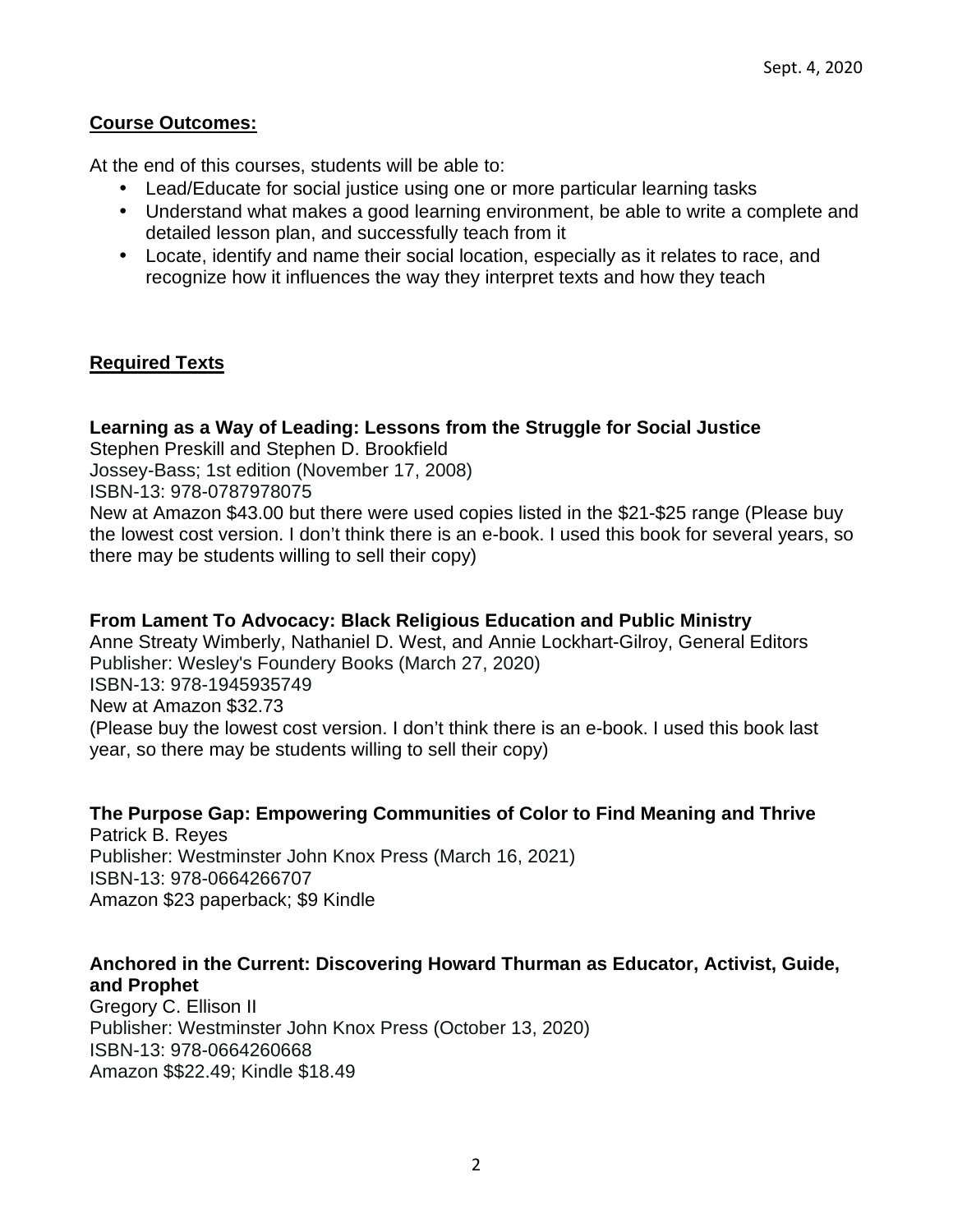(Additional readings will be provided on Moodle.)

You will choose **one additional book** to use as your "peer group teaching session book." (Meaning that will be the book you use to teach a class session with your teaching group.) There will be a list from which you will choose.

### **Course Requirements**

### 1. **Active class participation and reading of assigned literature.** (5% of grade)

This class is a learning community that requires your full attention. All of us will teach all of us. Each of us depends on all the rest of us.

All students should read all the assigned texts.

The purpose of class participation is to demonstrate comprehension and integration of assigned material. Participation includes preparation for class, constructive verbal contributions to class discussions, attentive listening, and facilitating the participation of others. The purpose of the reading assignments is to provide a range of theoretical grounding for the students' work. Class members are expected to have completed all readings by the class session for which they are assigned.

Participation in class discussion is based on having read the assigned texts for the session.

| 2. "HEARTS" response                   | 15% of final grade (Due on Sept. 14) |                                     |  |
|----------------------------------------|--------------------------------------|-------------------------------------|--|
| 3. Response to Anchored in the Current |                                      | 20% of final grade (Due on Oct. 19) |  |
| 4. Response Paper to The Purpose Gap   |                                      | 20% of final grade (Due on Oct. 30) |  |
| 5. Lesson Plans and Teaching Session:  |                                      | 10% of final grade                  |  |

- Lesson Plans Due Monday, Nov. 1
- Teaching Session on Nov. 2, 9, and 16
- 6. "What I Learned" reflection paper: due Dec. 7 30% of final grade

By mid-August there will be a description and rubric for each assignment posted on Moodle.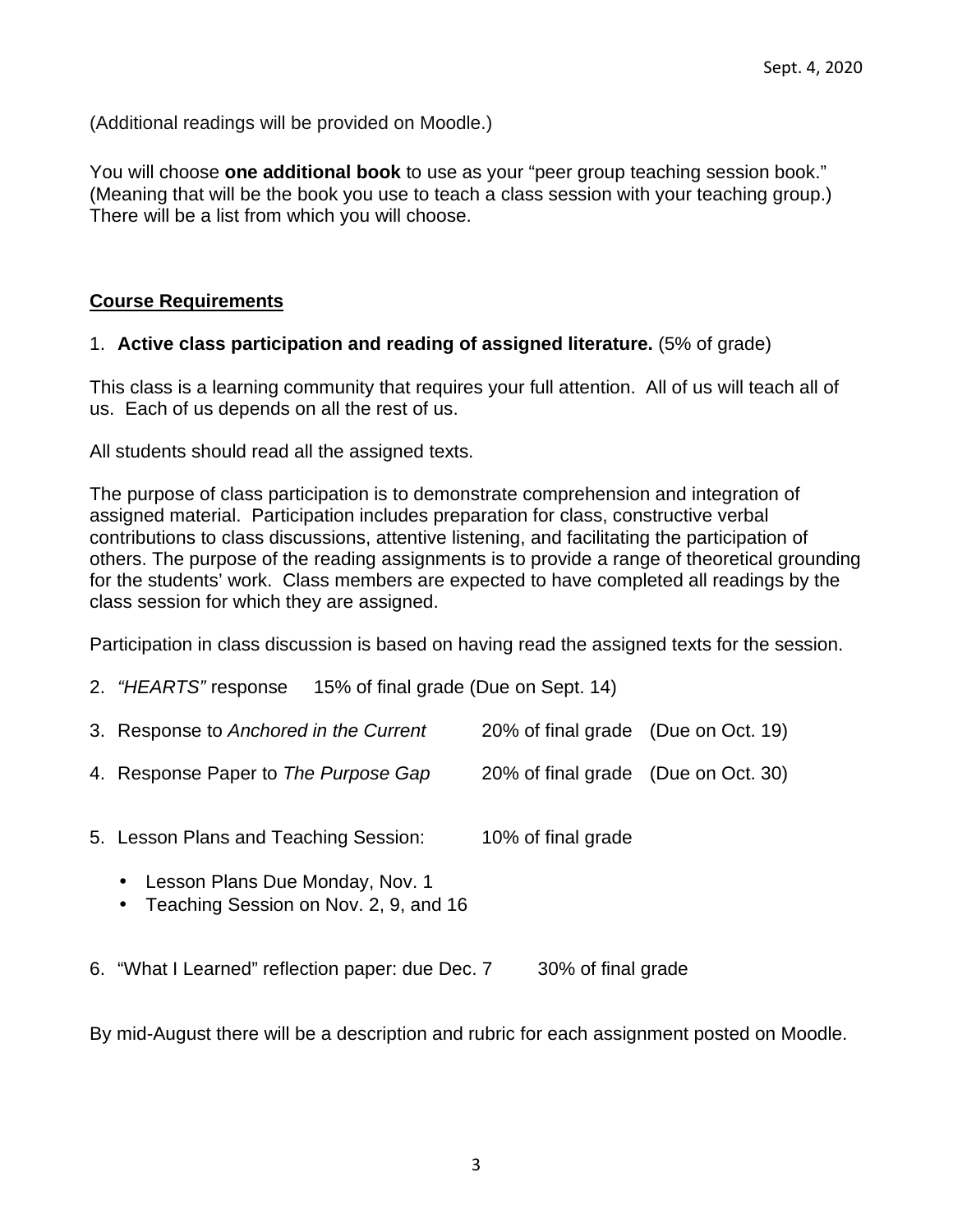### **Academic Policies**

All students are required to abide by the academic policies detailed in the Academic Handbook for the current academic year. The following policies are of particular importance to the successful completion of one's coursework:

### **Writing**

• Academic integrity and plagiarism: (See 19-20 Handbook, 12, 78-83) All professors are required to respond to all suspected incidents of academic dishonesty, especially plagiarism. Repeated incidents of plagiarism or academic dishonesty may result in dismissal from the school.

• Writing and citations: The Turabian Manual for Writers and the Chicago Manual of Style footnote/bibliography format provide the standard formats for all introductory courses. Basic information on these formats is available online here. In advanced courses an instructor may require another style guide appropriate to the discipline (such as APA). (19-20 Handbook, 84)

• Writing Support: The Writing Center at Garrett-Evangelical offers programs to support all students' theological research and writing. See https://www.garrett.edu/studentlife/student-services "Writing Center" for more detailed information.

### **Attendance and Class Participation**

• Inclusivity/Diversity: The basic commitments of the seminary to mutual love and searching for the truth in Christ lead to a principle that in the classroom and in course assignments, persons are always to be respected and ideas are to be freely discussed…. All participants in the teaching-learning process have an obligation to honor and respect varying perspectives on relevant issues.

(See 19-20 Handbook, 9)

• Attendance and lateness policies: Attendance is required. Students who miss more than 20% of the class sessions (e.g., more than 2 classes in the weekly schedule, a proportionate amount for other class formats) should not expect to pass the class. (19-20 Handbook, 19)

• Some faculty may limit on the usage of electronic devices such as cell phones during class. At the least, all cell phones should be silenced during the whole of a class session.

### **Academic Accommodations**

• Student accommodations for documented conditions should be developed and requested before the beginning of the semester. See the Accessibility, Special Needs, and Disabilities policy and process set out in the Academic Handbook (19-20 Handbook, 12). Such accommodations are developed in consultation with the Registrar.

• Extensions: For Masters students, extensions, if granted, are normally for four weeks following the last day of class in spring and fall semesters or the final due date for coursework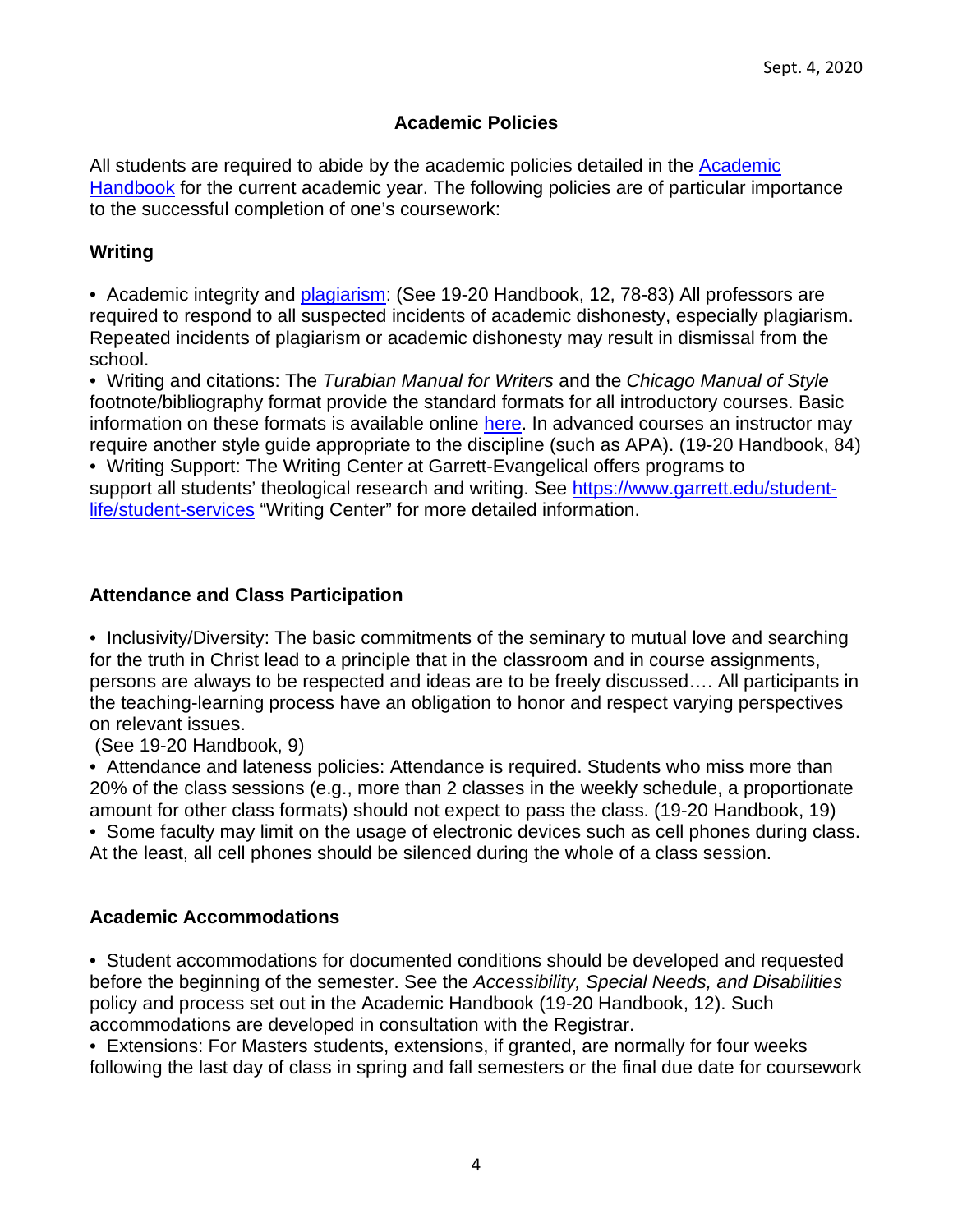for January and summer terms. Extensions may not exceed three months following the end of the term. (19-20 Handbook, 20)

# **Course Schedule**

### **Sept. 7 Session 1 Introduction to the Course**

 Introduction to each other Introduction to the course and syllabus

Reading for Session 1:

- Alabama Clergy Letter to Dr. King (Moodle)
- Letter from Birmingham Jail (Moodle)
- Chapter 1 "The Essence of Learning Leadership" in Learning as a Way of Leading: Lessons from the Struggle for Social Justice (Preskill and Brookfield)
- "Introduction" in From Lament to Advocacy: Black Religious Education and Public Ministry (Wimberly, West, and Lockhart-Gilroy)

### **Sept. 14 Session 2 Learning to be Open to the Contributions of Others**

CHOSE TEACHING GROUPS

Reading for Session 2:

• Chapter 2 "Learning to be Open to the Contributions of Others" in Learning as a Way of Leading: Lessons from the Struggle for Social Justice (Preskill and Brookfield)

Articles on social justice / pedagogy – will be posted on Moodle

Assignment due for Session 2: "HEARTS" response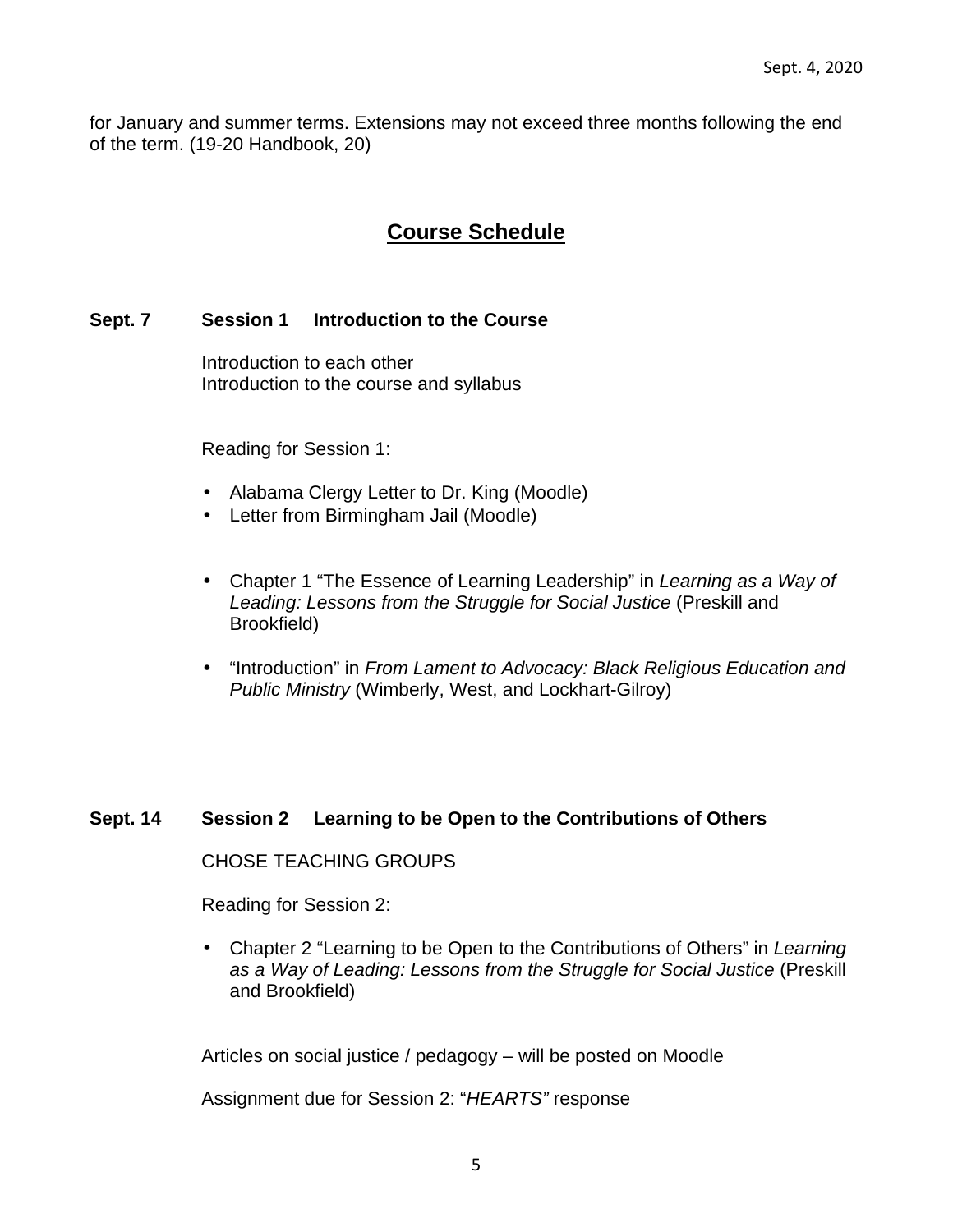### **Sept. 21 Session 3 Learning Critical Reflection**

Reading for Session 3:

- Chapter 3 "Learning Critical Reflection," in Learning as a Way of Leading: Lessons from the Struggle for Social Justice (Preskill and Brookfield)
- Chapter 1 "Religious Education and Lament: Inviting Cries from the Heart, Guiding the Way" in From Lament to Advocacy: Black Religious Education and Public Ministry (Wimberly, West, and Lockhart-Gilroy)
- Chapter 2 "Religious Educators as Public Ministry Leaders," in From Lament to Advocacy: Black Religious Education and Public Ministry (Wimberly, West, and Lockhart-Gilroy)
- "The Need for Inclusive Biblical Interpretation" and "The Need for an Inclusive Approach Continues" from Ancient Laws and Contemporary Controversies: The Need for Inclusive Biblical Interpretation by Cheryl Anderson (On Moodle)
- Introduction and Part 1 of Anchored in the Current (Ellison)

### **Sept. 28 Session 4 Learning to Support the Growth of Others**

#### SMALL GROUP MEETING -- NO CLASS SESSION

Reading for Session 4:

- Chapter 4 "Learning to Support the Growth of Others" in Learning as a Way of Leading: Lessons from the Struggle for Social Justice (Preskill and Brookfield)
- Chapter 3 "Religious Education and Communities of Learning and Practice: Inspiring Advocacy in Public Ministry," in From Lament to Advocacy: Black Religious Education and Public Ministry (Wimberly, West, and Lockhart-Gilroy)
- Part 2 of Anchored in the Current (Ellison)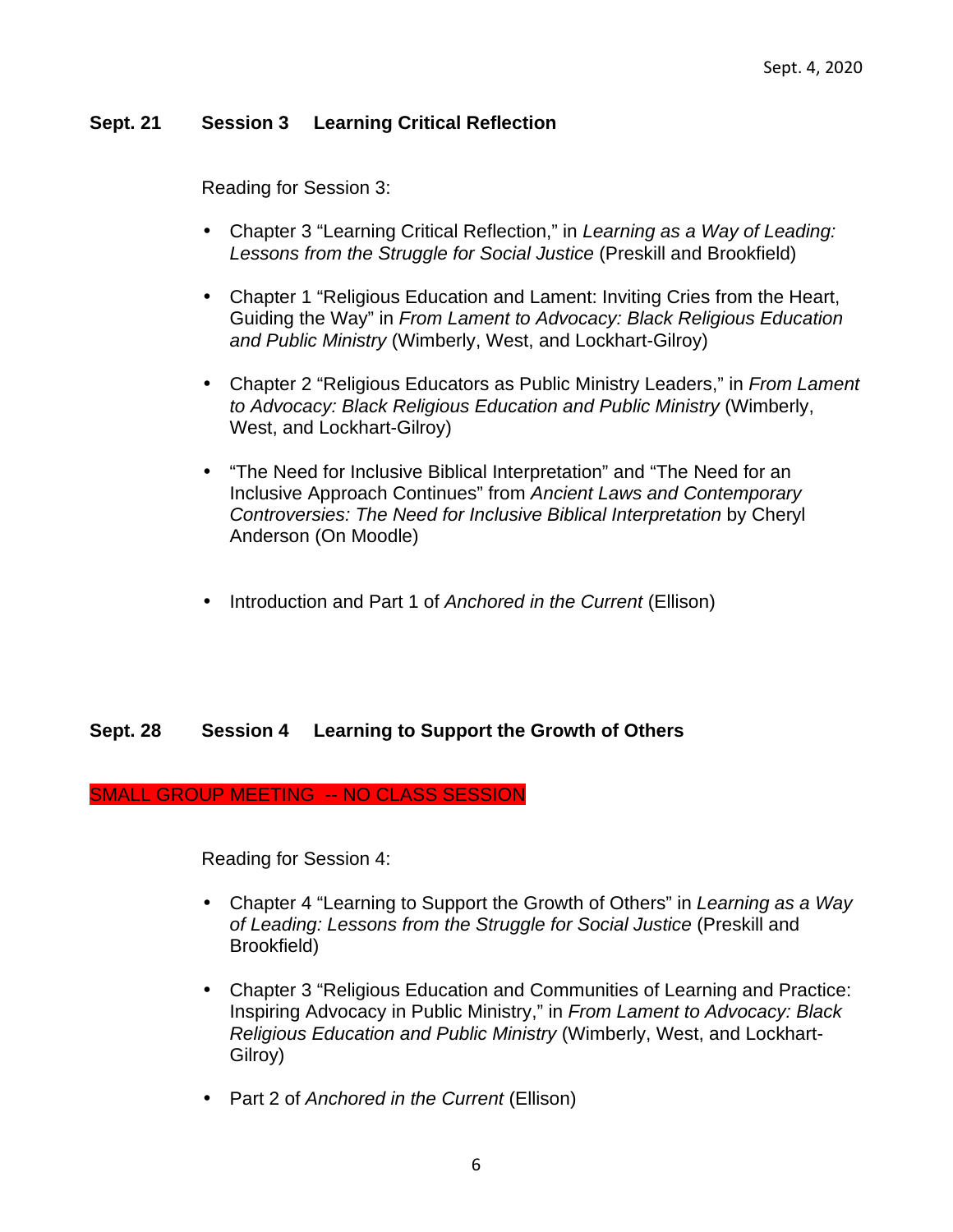### **Oct. 5 Session 5 Learning Collective Leadership**

Reading for Session 5:

- Chapter 5 "Learning Collective Leadership" in Learning as a Way of Leading: Lessons from the Struggle for Social Justice (Preskill and Brookfield)
- Chapter 4 "Religious Education in Response to Black Lives Matter: A Case for Critical Pedagogy" in From Lament to Advocacy: Black Religious Education and Public Ministry (Wimberly, West, and Lockhart-Gilroy)
- Part 3 of Anchored in the Current (Ellison)

### **Oct. 12 Session 6 Learning to Analyze Experience and Learning to Question**

Reading for Session 6:

- Chapter 6 "Learning to Analyze Experience" in Learning as a Way of Leading: Lessons from the Struggle for Social Justice (Preskill and Brookfield)
- Chapter 7 "Learning to Question" in Learning as a Way of Leading: Lessons from the Struggle for Social Justice (Preskill and Brookfield)
- Chapter 8 "Learning Democracy" in Learning as a Way of Leading: Lessons from the Struggle for Social Justice (Preskill and Brookfield)
- Chapter 5 "Religious Education and Womanist Formation: Mothering and the Reinterpretation of Body Politics," in From Lament to Advocacy: Black Religious Education and Public Ministry (Wimberly, West, and Lockhart-Gilroy)
- Chapter 6 "Religious Education and Prison Ministry: Where Public Theology and Public Pedagogy Meet," in From Lament to Advocacy: Black Religious Education and Public Ministry (Wimberly, West, and Lockhart-Gilroy)
- Part 4, Conclusion, and Postlude of Anchored in the Current (Ellison)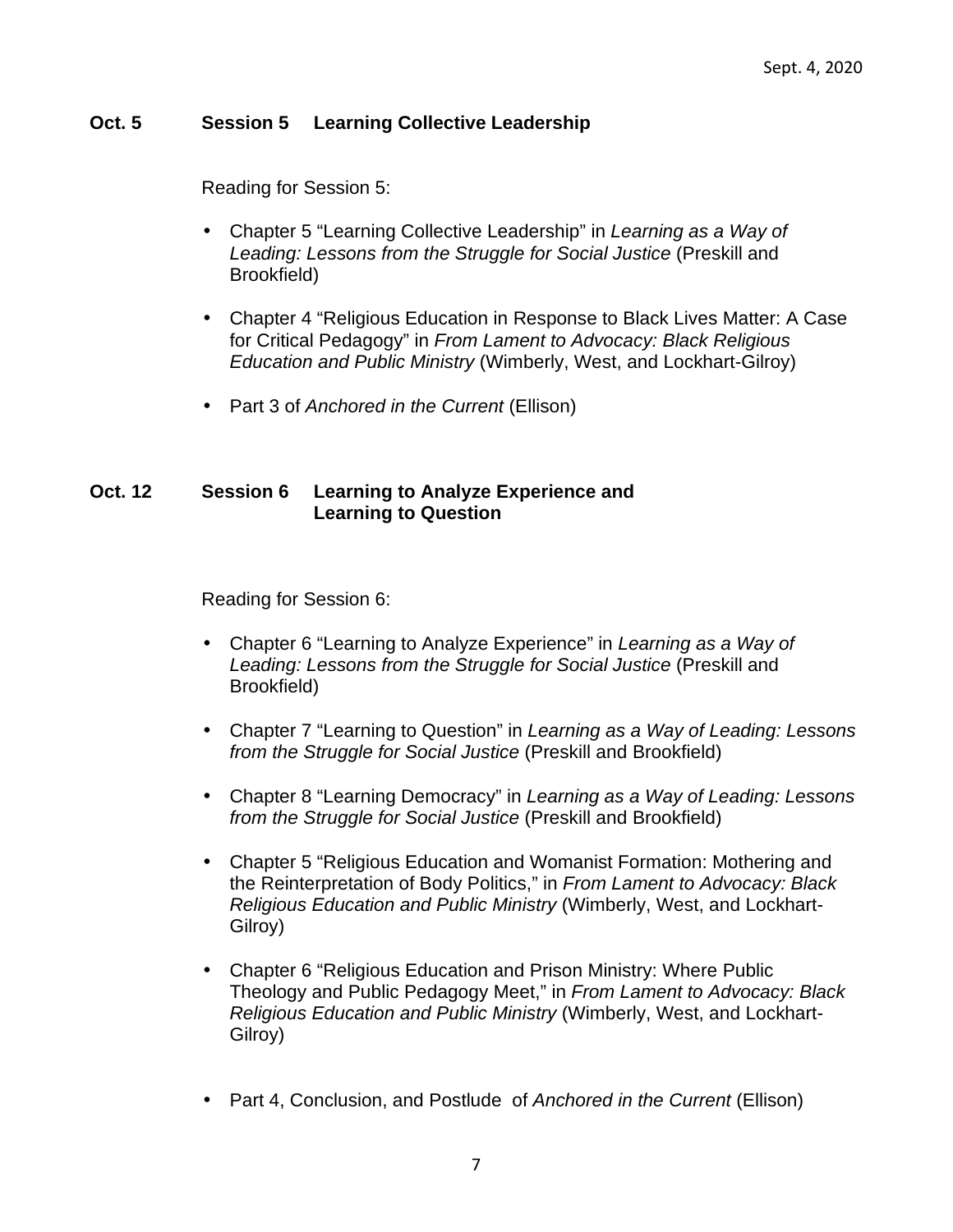### **Oct. 19 Session 7 Teaching 101**

- Readings on Moodle
- Assignment due: Ellison paper

### **Oct. 26 Session 8 Learning to Sustain Hope in the Midst of Struggle and Learning to Create Community**

SMALL GROUP MEETING -- NO CLASS SESSION

Reading for Session 8:

- Chapter 9 "Learning to Sustain Hope in the Midst of Struggle" in Learning as a Way of Leading: Lessons from the Struggle for Social Justice (Preskill and Brookfield)
- Chapter 10 "Learning to Create Community" in Learning as a Way of Leading: Lessons from the Struggle for Social Justice (Preskill and Brookfield)
- Chapter 7 "Religious Education and the Public Role of the Sister's Keeper: A Historical Correlational Method" in From Lament to Advocacy: Black Religious Education and Public Ministry (Wimberly, West, and Lockhart-Gilroy)

#### **\*\*\*All lessons plans due on Monday, Nov. 1**

**Nov. 2 Session 9 Teaching Session 1** 

| Group 1 |         |  |
|---------|---------|--|
|         | Group 2 |  |
|         |         |  |

Reading for Module 9:

• Introduction and Part 1 of The Purpose Gap (Reyes)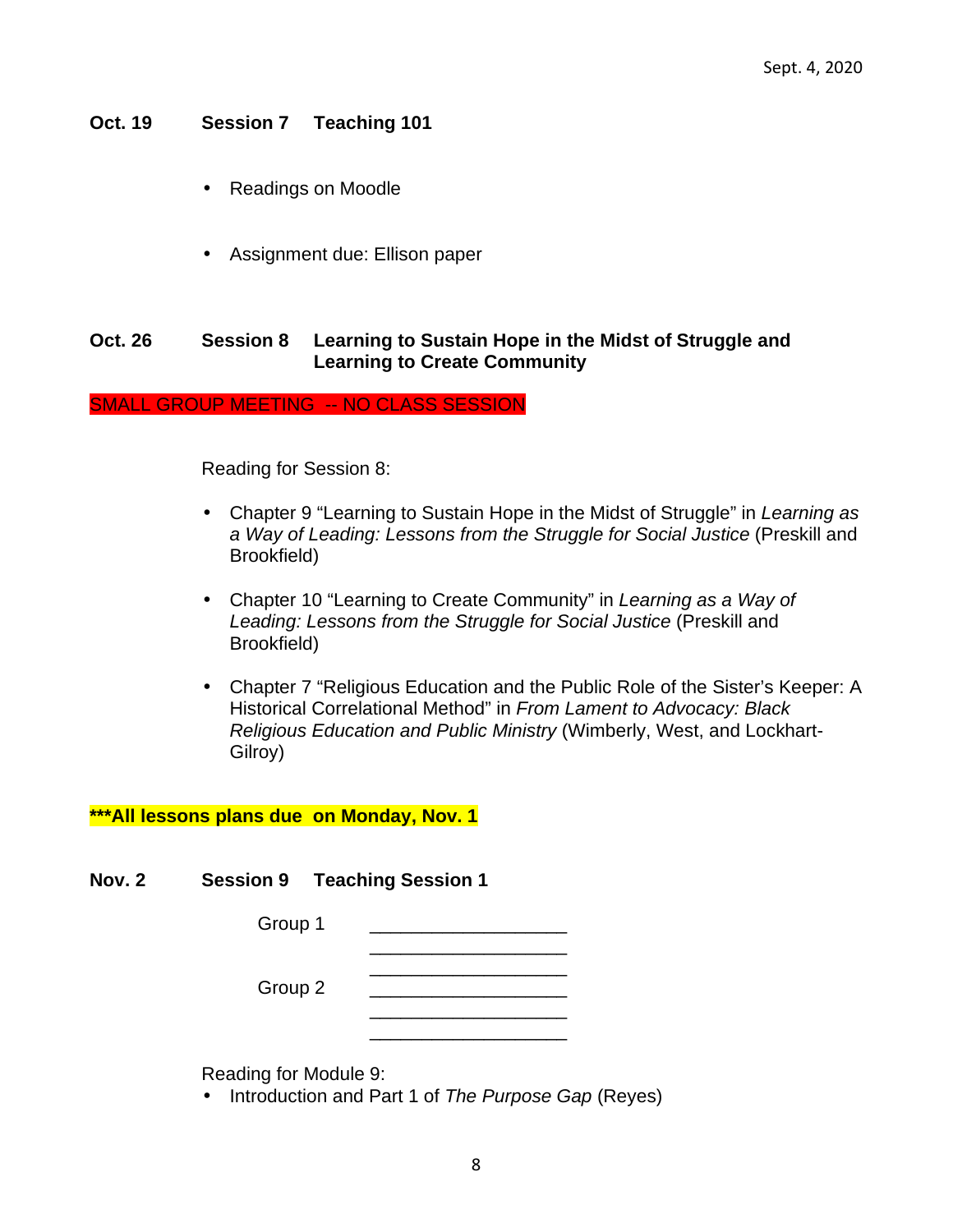| Nov. 9  | <b>Session 10 Teaching Session 2</b> |                                                                                                                       |
|---------|--------------------------------------|-----------------------------------------------------------------------------------------------------------------------|
|         | Group 3                              |                                                                                                                       |
|         | Group 4                              | <u> 1989 - Johann Barbara, martin amerikan basar dan berasal dalam basar dalam basar dalam basar dalam basar dala</u> |
|         | Reading for Module 10:               | Part 2 of The Purpose Gap (Reyes)                                                                                     |
| Nov. 16 | <b>Session 11 Teaching Session 3</b> |                                                                                                                       |
|         | Group 5                              | <u> 1980 - Johann Barbara, martin amerikan basar dan bagi dan bagi dalam bagi dalam bagi dalam bagi dalam bagi da</u> |
|         | Group 6                              | <u> 1989 - Johann Barbara, martin amerikan basar da</u>                                                               |
|         | Reading for Module 11:               | Part 4 of The Purpose Gap (Reyes)                                                                                     |
|         |                                      |                                                                                                                       |

# **Thanksgiving Break Week of Nov. 22-26**

### **Nov. 30 Session 12 Religious Education and Public Ministry**

### TEACHING SESSION, IF NEEDED

Reading for session 12:

- Chapter 8: "Religious Education for Making it Out of 'Da Hood': Spiritual Retreat Encounters for Youth and Young Adult Resilience and Spiritual Formation" in From Lament to Advocacy: Black Religious Education and Public Ministry (Wimberly, West, and Lockhart-Gilroy)
- Epilogue: "Religious Education, the Black Church, and the Future of Public Ministry: A Village Encounter" in in From Lament to Advocacy: Black